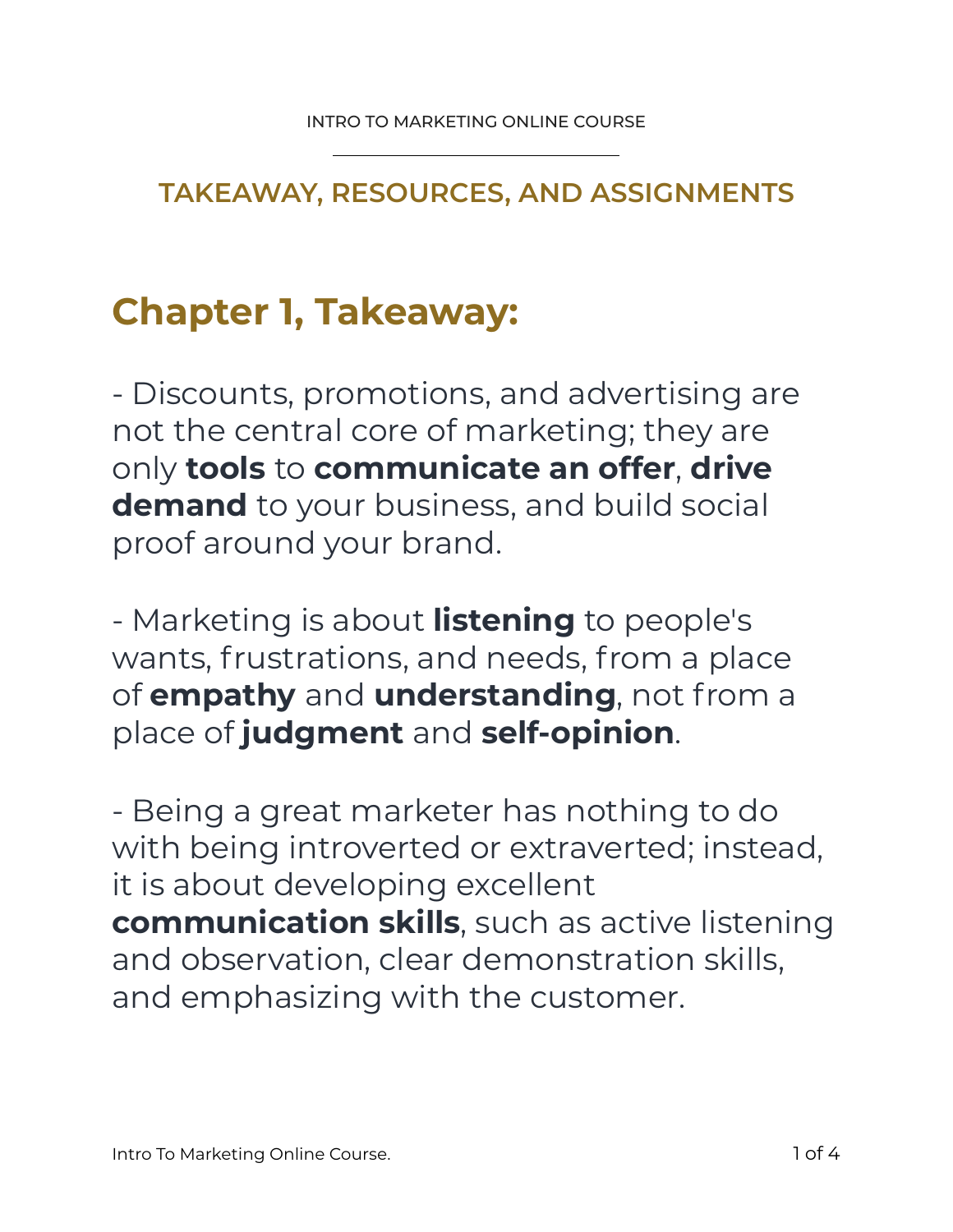## - **Building trust** and **maintaining relationships** are the core foundations of marketing and brand reputation.

- Marketing is a combination of two main phases:

- **• Phase 1 | Pre-Marketing:** It includes understanding your customers, your market, your product development, and your competition research.
- **• Phase 2 | Post-Marketing:** It includes visual presentation, product distribution, marketing, and sales funnels and system. - Marketing works hand in hand and connects

the **product development, sales, visual presentation, and product distribution** departments, and all work under one large umbrella, which is the **brand image**.

- Marketing is not a one-person job; it's teamwork that requires **unique skills to**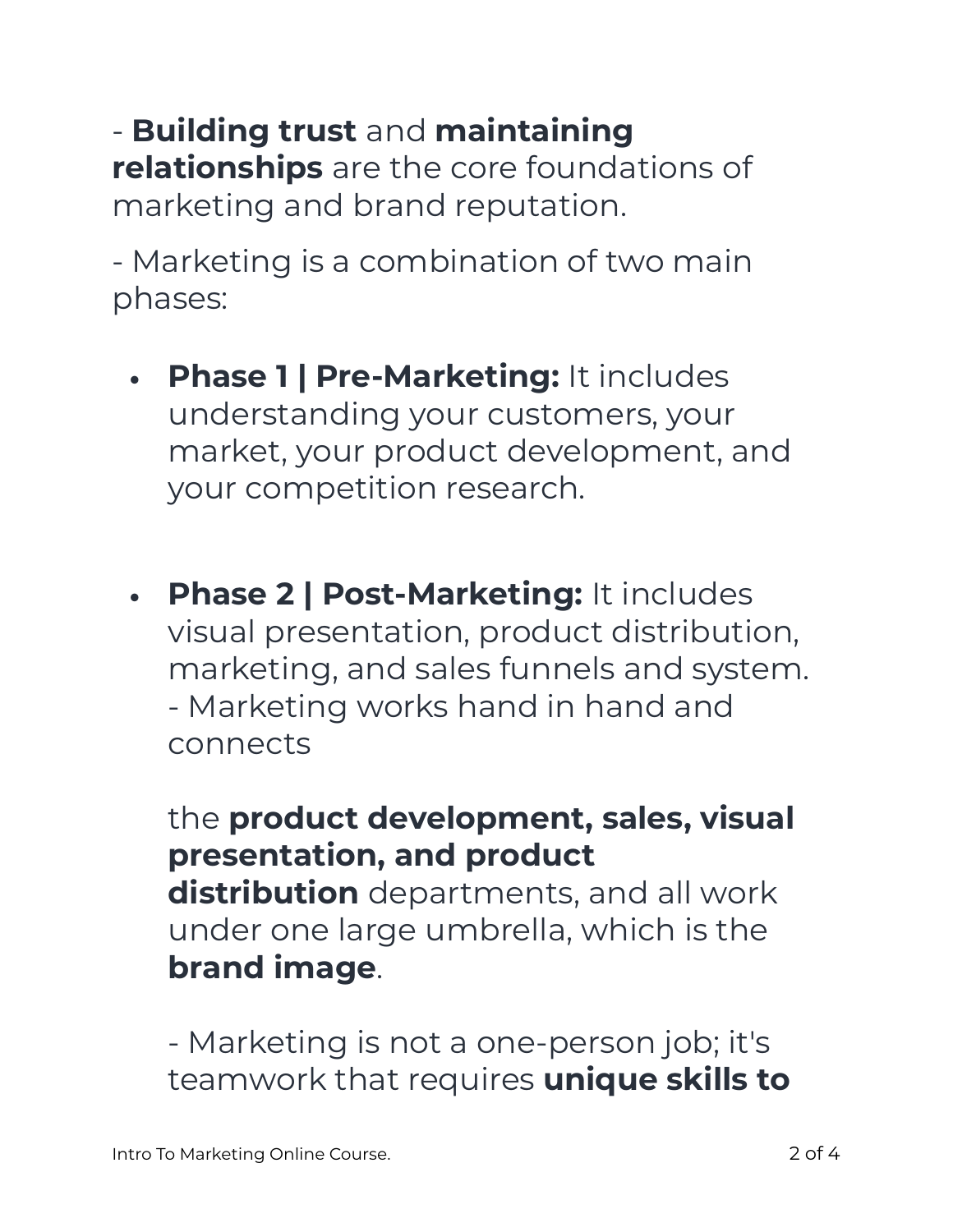**be combined**, to craft, communicate, and distribute the right message to the right customer.

- Customers are always on the seek for better products and services, **never shy away** from ethically selling your products and better serving your customers.

## **Chapter 1, Assignment:**

Your assignment for this week is to go back to a brand you like and admire, inspect, and think deeply about:

- How did you know this brand?
- What do you love about this brand?
- What makes it desirable and attractive to you in the first place?